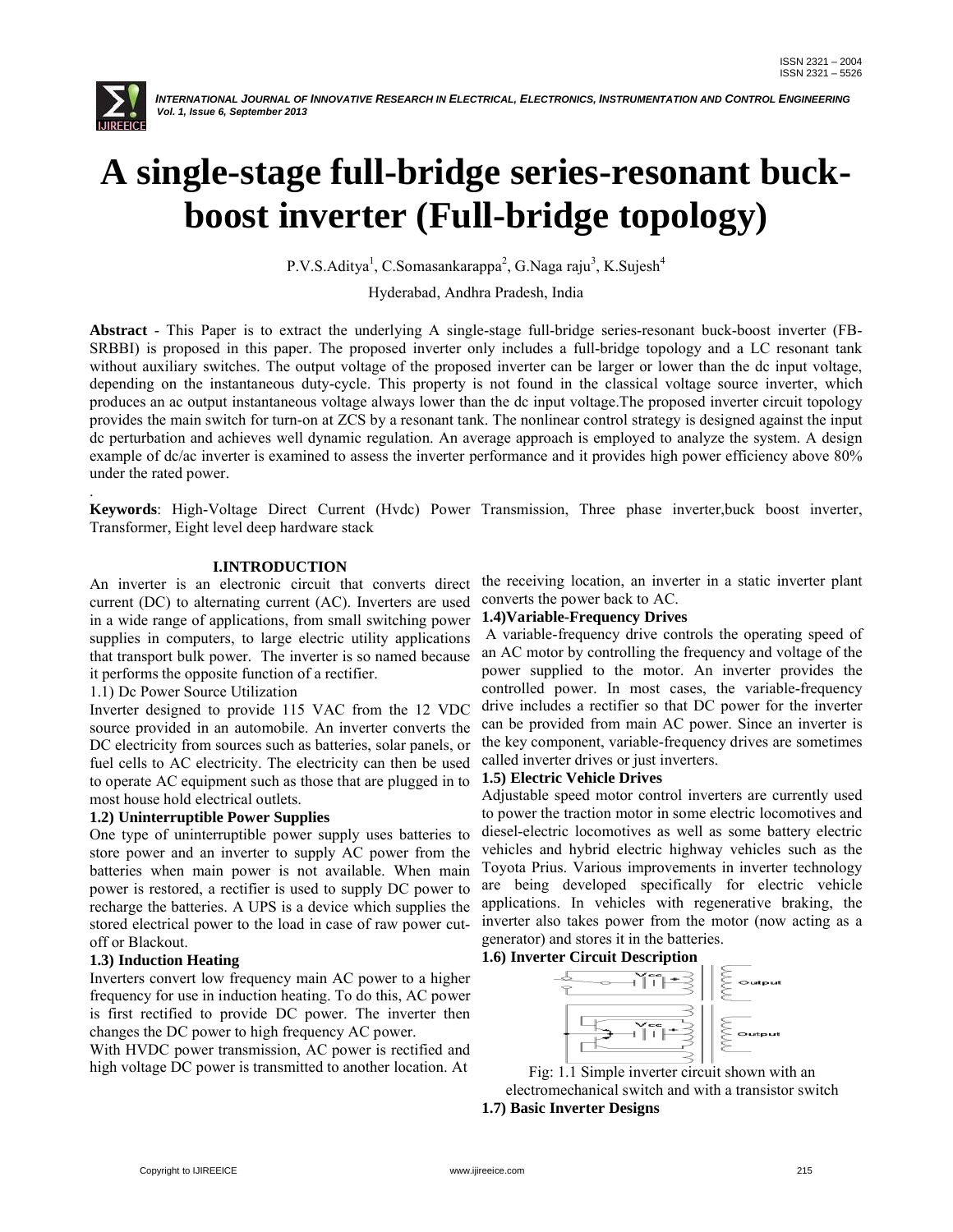

In one simple inverter circuit, DC power is connected to a important depending on the way that the inverter is intended transformer through the centre tap of the primary winding. A to be used. switch is rapidly switched back and forth to allow current to The issue of waveform quality can be addressed in many flow back to the DC source following two alternate paths ways. Capacitors and inductors can be used to filter the through one end of the primary winding and then the other. waveform. If the design includes a transformer, filtering can The alternation of the direction of current in the primary be applied to the primary or the secondary side of the winding of the transformer produces alternating current transformer or to both sides. Low-pass filters are applied to (AC) in the secondary circuit.

The electromechanical version of the switching device includes two stationary contacts and a spring supported moving contact. The spring holds the movable contact against one of the stationary contacts and an electromagnet pulls the movable contact to the opposite stationary contact. The current in the electromagnet is interrupted by the action of the switch so that the switch continually switches rapidly back and forth. This type of electromechanical inverter anti parallel diodes are often connected across each switch, called a vibrator or buzzer, was once used in vacuum tube automobile radios. A similar mechanism has been used inductive load current when the switch is turned off. The anti in door bells, buzzers and tattoo guns.

#### **II.SYSTEM OVERVIEW**

The switch in the simple inverter described above produces a square voltage waveform as opposed to the sinusoidal waveform that is the usual waveform of an AC power supply. Using Fourier analysis, periodic waveforms are represented as the sum of an infinite series of sine waves. The sine wave that has the same frequency as the original waveform is called the fundamental component. The other that are divisible by three can be eliminated. That leaves sine waves, called harmonics that are included in the series only the 5th, 7th, 11th, 13th etc. The required width of the have frequencies that are integral multiples of the fundamental frequency.

The quality of the inverter output waveform can be the zero-voltage steps. expressed by using the Fourier analysis data to calculate the total harmonic distortion (THD). The total harmonic distortion is the square root of the sum of the squares of the harmonic voltages divided by the fundamental voltage:

$$
THD = \frac{\sqrt{V_2^2 + V_3^2 + V_4^2 + \dots + V_n^2}}{V_1}
$$

The quality of output waveform that is needed from an inverter depends on the characteristics of the connected load. Some loads need a nearly perfect sine wave voltage supply in order to work properly. Other loads may work quite well with a square wave voltage.





Fig: 2.1 H-bridge inverter circuit with transistor switches and anti-parallel diodes

There are many different power circuit topologies and control strategies used in inverter designs. Different design approaches address various issues that may be more or less

allow the fundamental component of the waveform to pass to the output while limiting the passage of the harmonic components. If the inverter is designed to provide power at a fixed frequency, a resonant filter can be used. For an adjustable frequency inverter, the filter must be tuned to a frequency that is above the maximum fundamental frequency.

Since most loads contain inductance, feedback rectifiers or semiconductor switch to provide a path for the peak parallel diodes are somewhat similar to the freewheeling diodes used in AC/DC converter circuits.

 Fourier analysis reveals that a waveform, like a square wave, that is anti symmetrical about the 180 degree point contains only odd harmonics, the 3rd, 5th, 7th etc. Waveforms that have steps of certain widths and heights eliminate or "cancel" additional harmonics. For example, by inserting a zero-voltage step between the positive and negative sections of the square-wave, all of the harmonics steps is one third of the period for each of the positive and negative voltage steps and one sixth of the period for each of

 Changing the square wave as described above is an example of pulse-width modulation (PWM). Modulating, or regulating the width of a square-wave pulse is often used as a method of regulating or adjusting an inverter's output voltage. When voltage control is not required, a fixed pulse width can be selected to reduce or eliminate selected harmonics. Harmonic elimination techniques are generally applied to the lowest harmonics because filtering is more effective at high frequencies than at low frequencies. Multiple pulse-width or carrier based PWM control schemes produce waveforms that are composed of many narrow pulses. The frequency represented by the number of narrow pulses per second is called the switching frequency or carrier frequency. These control schemes are often used in variablefrequency motor control inverters because they allow a wide range of output voltage and frequency adjustment while also improving the quality of the waveform.

 Multilevel inverters provide another approach to harmonic cancellation. Multilevel inverters provide an output waveform that exhibits multiple steps at several voltage levels. For example, it is possible to produce a more sinusoidal wave by having split-rail direct current inputs at two voltages, or positive and negative inputs with a central ground. By connecting the inverter output terminals in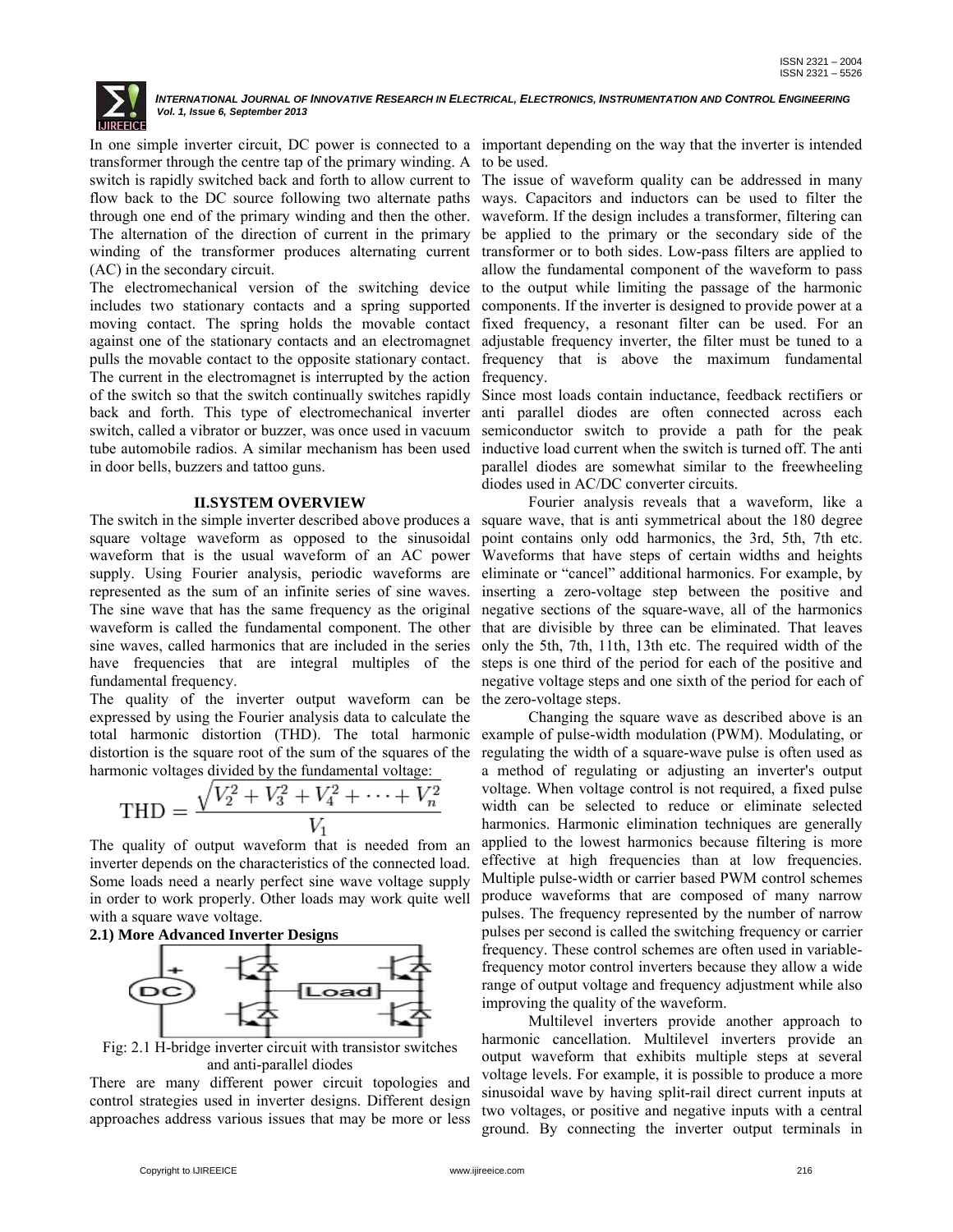sequence between the positive rail and ground, the positive rail and the negative rail, the ground rail and the negative rail, then both to the ground rail, a stepped waveform is generated at the inverter output. This is an example of a three level inverter: the two voltages and ground.

**Three Phase Inverters**



Fig:2.2 Three phase inverter with Y- connected load Three-phase inverters are used for variable-frequency drive applications and for high power applications such as HVDC power transmission. A basic three-phase inverter consists of three single-phase inverter switches each connected to one of the three load terminals. For the most basic control scheme, the operation of the three switches is coordinated so that one switch operates at each 60 degree point of the fundamental output waveform. This creates a line-to-line output waveform that has six steps. The six-step waveform has a zero-voltage step between the positive and negative sections of the square-wave such that the harmonics that are multiples of three are eliminated as described above. When carrier-based PWM techniques are applied to six-step waveforms, the basic overall shape, or envelope, of the waveform is retained so that the 3rd harmonic and its multiples are cancelled.

### **III.THE WORKING PRINCIPLE BASIC PRINCIPLE OF BUCK-BOOST INVERTER:**

The buck-boost is a popular non-isolated inverting power stage topology, sometimes called a step-up/down power stage. Power supply designers choose the buck-boost power stage because the required output is inverted from the input voltage, and the output voltage can be either higher or lower than the input voltage.

The input current for a buck-boost power stage is In steady state conditions, the current increase and discontinuous, or pulsating, because the power switch (Q1) current that pulses from zero to IL every switching cycle. The output current for a buck-boost power stage is also  $\bar{V}$ discontinuous or pulsating because the output diode only conducts during a portion of the switching cycle. Figure 1 shows a simplified schematic of the buck-boost power stage. Inductor L and capacitor C make up the effective output filter. The capacitor equivalent series resistance (ESR), RC, and the inductor dc resistance, RL, are included in the analysis. Resistor R represents the load seen by the power supply output. The diode D1 is usually called the catch diode, or freewheeling diode.



During normal operation of the buck-boost power stage, Q1 is repeatedly switched on and off with the on- and off-times governed by the control circuit. This switching action gives rise to a train of pulses at the junction of Q1, D1, and L. Although the inductor, L, is connected to the output capacitor, C, only when D1 conducts, an effective L/C output filter is formed. It filters the train of pulses to produce a DC output voltage.





The inductor current increses during the ON state is given by

$$
\Delta I_L(+) = \frac{\Delta I_L(+) = \Delta I_L(+) = \Delta I_L(+) = \Delta I_R(+) = \Delta I_R(+) = \Delta I_R(+) = \Delta I_R(+) = \Delta I_R(+) = \Delta I_R(+) = \Delta I_R(+) = \Delta I_R(+) = \Delta I_R(+) = \Delta I_R(+) = \Delta I_R(+) = \Delta I_R(+) = \Delta I_R(+) = \Delta I_R(+) = \Delta I_R(+) = \Delta I_R(+) = \Delta I_R(+) = \Delta I_R(+) = \Delta I_R(+) = \Delta I_R(+) = \Delta I_R(+) = \Delta I_R(+) = \Delta I_R(+) = \Delta I_R(+) = \Delta I_R(+) = \Delta I_R(+) = \Delta I_R(+) = \Delta I_R(+) = \Delta I_R(+) = \Delta I_R(+) = \Delta I_R(+) = \Delta I_R(+) = \Delta I_R(+) = \Delta I_R(+) = \Delta I_R(+) = \Delta I_R(+) = \Delta I_R(+) = \Delta I_R(+) = \Delta I_R(+) = \Delta I_R(+) = \Delta I_R(+) = \Delta I_R(+) = \Delta I_R(+) = \Delta I_R(+) = \Delta I_R(+) = \Delta I_R(+) = \Delta I_R(+) = \Delta I_R(+) = \Delta I_R(+) = \Delta I_R(+) = \Delta I_R(+) = \Delta I_R(+) = \Delta I_R(+) = \Delta I_R(+) = \Delta I_R(+) = \Delta I_R(+) = \Delta I_R(+) = \Delta I_R(+) = \Delta I_R(+) = \Delta I_R(+) = \Delta I_R(+) = \Delta I_R(+) = \Delta I_R(+) = \Delta I_R(+) = \Delta I_R(+) = \Delta I_R(+) = \Delta I_R(+) = \Delta I_R(+) = \Delta I_R(+) = \Delta I_R(+) = \Delta I_R(+) = \Delta I_R(+) = \Delta I_R(+) = \Delta I_R(+) = \Delta I_R(+) = \Delta I_R(+) = \Delta I_R(+) = \Delta I_R(+) = \Delta I_R(+) = \Delta I_R(+) = \Delta I_R(+) = \Delta I_R(+) = \Delta I_R(+) = \Delta I_R(+) = \Delta I_R(+) = \Delta I_R(+) = \Delta I_R(+) = \Delta I_R(+) = \Delta I_R(+) = \Delta I_R(+) = \Delta I_R(+) = \Delta I_R(+) = \Delta I_R(+) = \Delta I_R(+) = \Delta I_R(+) = \Delta I_R(+) = \Delta I_R(+) = \Delta I_R(+) = \Delta I_R(+) = \Delta I_R(+) = \Delta I_R(+) = \Delta I_R(+) = \Delta I_R(+) = \Delta I_R(+) = \Delta
$$

(2)

The is the inductor ripple current The inductor current increses during the OFF state is given by

$$
\begin{aligned} \Delta l_L(-) = &\frac{-(v_0-v_0-l_L\kappa_{L})}{L} * \\ T_{QFF.} \end{aligned}
$$

The is the inductor ripple current.

the current decrese must be equal, solving for

$$
V_0 = -[(V_t - V_Q) * \frac{T_{ON}}{T_{OFF}} - V_D - I_L * R_L * \frac{(T_{ON} + T_{OFF})}{T_{OFF}}]
$$
  
= -[(V\_t - V\_Q) \* \frac{P}{1 - D} - V\_D - \frac{I\_L \* R\_L}{(1 - D)}] (3)

A common simplification is to assume VQ, Vd, and RL are small enough to ignore.

Setting VQ, Vd, and RL to zero, the above equation simplifies considerably to:

$$
V_o = -[(V_i)*
$$

Unlike the buck power stage, the average of the inductor current is not equal to the output current. To relate the inductor current to the output current, referring to Figures 2

(4)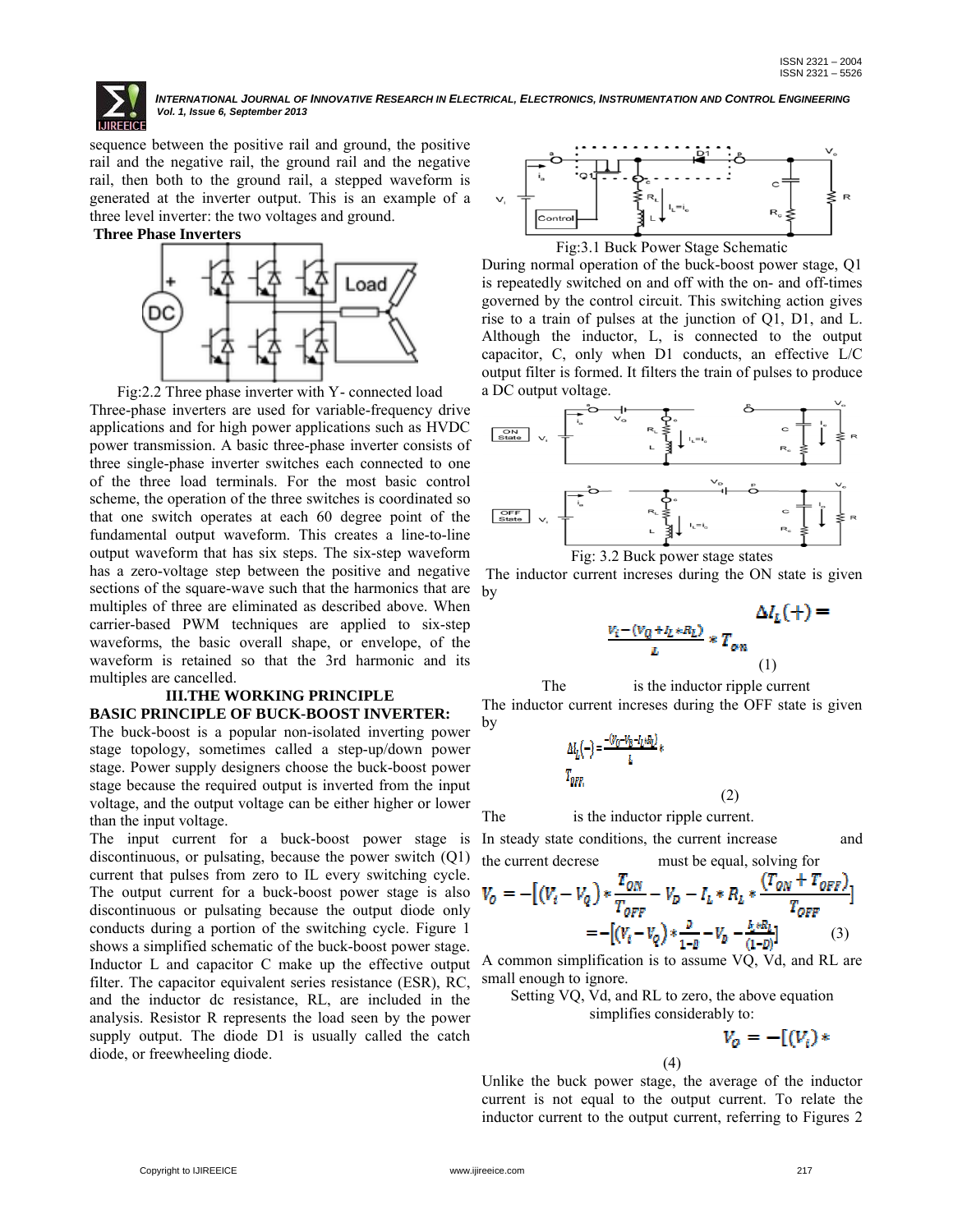

and 3, note that the inductor delivers current to the output modulation in process or fixed voltage to frequency relation capacitor must be equal to zero

#### PULSE WIDTH MODULATION

Usually, the on- and off-states of the power switches in one inverter leg are always opposite. Therefore, the inverter circuit can be simplified into three 2-position switches. Either the positive or the negative dc bus voltage is applied to one of the motor phases for a short time. Pulse width modulation (PWM) is a method whereby the switched voltage pulses are produced for different output frequencies done in the three phases separately. Each controller and voltages. A typical modulator produces an average determines the switching-state of one inverter half-bridge in voltage value, equal to the reference voltage within each such a way that the corresponding current is maintained PWM period. Considering a very short PWM period, the within a hysteresis band Δi. reference voltage is reflected by the fundamental of the switched pulse pattern.

Apart from the fundamental wave, the voltage spectrum at the motor terminals consists of many higher harmonics. The interaction between the fundamental motor flux wave and the

th the the three terms produces a pulsating torque at 5 and 7 harmonic currents produces a pulsating torque at th

six times of the fundamental supply frequency. Similarly, 11 th

and 13 harmonics produce a pulsating torque at twelve times the fundamental supply frequency [Dub 89]. Furthermore, harmonic currents and skin effect increase copper losses leading to motor derating. However, the motor reactance acts as a low-pass filter and substantially reduces high-frequency current harmonics. Therefore, the motor flux (IM & PMSM) is in good approximation sinusoidal and the contribution of harmonics to the developed torque is negligible. To minimize the effect of harmonics on the motor performance, the PWM frequency should be as high as possible. However, the PWM frequency is restricted by the control unit (resolution) and the switching device capabilities, e.g. due to switching losses and dead time distorting the output voltage.

There are various PWM schemes. Well-known among these are sinusoidal PWM, hysteresis PWM, space vector modulation (SVM) and "optimal" PWM techniques based on the optimization of certain performance criteria, e.g. selective harmonic elimination, increasing efficiency, and minimization of torque pulsation [Jen 95]. While the sinusoidal pulse-width modulation and the hysteresis PWM can be implemented using analog techniques, the remaining PWM techniques require the use of a microprocessor.

A modulation scheme especially developed for drives is the direct flux and torque control (DTC). A two-level hysteresis controller is used to define the error of the stator flux. The torque is compared to its reference value and is fed into a three-level hysteresis comparator. The phase angle of the instantaneous stator flux linkage space phasor together with the torque and flux error state is used in a switching table for the selection of an appropriate voltage state applied to the motor [Dam 97], [Vas 97]. Usually, there is no fixed pattern

only during the off state of the power stage. This current in the DTC. The DTC approach is similar to the FOC with averaged over a complete switching cycle is equal to the hysteresis PWM. However, it takes the interaction between output current because the average current in the output the three phases into account. In the following subsections, hysteresis PWM, sinusoidal PWM and SVM are discussed in more detail.

#### **Hysteresis PWM Current Control** :

Hysteresis current control is a PWM technique, very simple to implement and taking care directly for the current control. The switching logic is realized by three hysteresis controllers, one for each phase (figure 1.4). The hysteresis PWM current control, also known as bang-bang control, is



Hysterisis PWM, current control and switching logic

Dc bus voltage until the upper band-range is reached. Then, the negative dc bus voltage  $-\frac{1}{2}$  U<sub>dc</sub> applied as long as the lower limit is reached &c. More complicated hysteresis PWM current control techniques also exist in practice, e.g. adaptive hysteresis current vector control is based on controlling the current phasor in a  $\alpha/\beta$ -reference frame. These modified techniques take care especially for the interaction of the three phases.

Obviously, the dynamic performance of such an approach is excellent since the maximum voltage is applied until the current error is within predetermined boundaries (bang-bang control). Due to the elimination of an additional current controller, the motor parameter dependence is vastly reduced. However, there are some inherent drawbacks .

• No fixed PWM frequency: The hysteresis controller generates involuntary lower sub harmonics.

• The current error is not strictly limited. The signal may leave the hysteresis band caused by the voltage of the other two phases.

• Usually, there is no interaction between the three phases: No strategy to generate zero-voltage phasors.

• Increased switching frequency (losses) especially at lowermodulation or motor speed.

#### **HARDWARE DETAILS**

All electronic circuits works only in low DC voltage, so we need a power supply unit to provide the appropriate voltage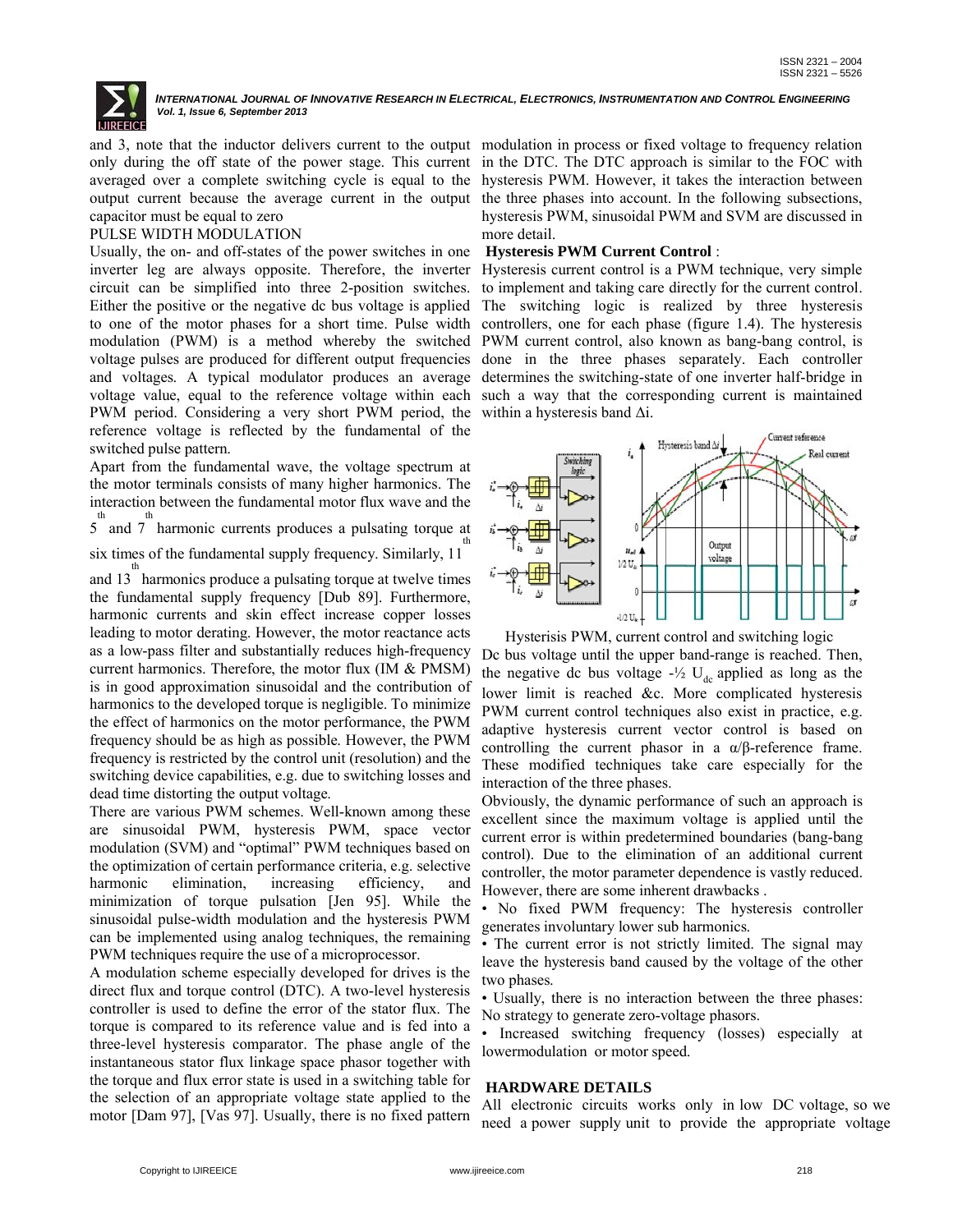

supply for their proper functioning .This unit consists transformer, rectifier, filter & regulator. AC voltage of typica POWER SUPPLY UNIT 230v rms is connected to a transformer voltage down to **Transformer:** 

level to the desired ac voltage. A diode rectifier that provide A transformer is a static piece of which electric power in one the full wave rectified voltage that is initially filtered by circuit is transformed into electric power of same frequency in simple capacitor filter to produce a dc voltage. This result another circuit. It can raise or lower the voltage in the circuit, but dc voltage usually has some ripple or ac voltage variation with a corresponding decrease or increase in current. It works A regulator circuit can use this dc input to provide dc voltawith the principle of mutual induction. In our project we are that not only has much less ripple voltage but also remains using a step down transformer to providing a necessary supply same dc value even the dc voltage varies some what, or for the electronic circuits. Here we step down a 230v ac into 12v



load connected to the output dc voltages changes. Fig 3.3.General Block of Power Supply Unit



Block Diagram:

**Overall Block Diagram:**



## **Fig 3.4 Block Diagram of Power Supply Unit**

ac. **Rectifier:**  A dc level obtained from a sinusoidal input can be improved 100% using a process called full wave rectification. Here in our project for full wave rectification we use bridge rectifier. From the basic bridge configuration we see that two diodes (say  $D2 \&$ D3) are conducting while the other two diodes (D1  $\&$  D4) are in off state during the period  $t = 0$  to T/2. Accordingly for the negative cycle of the input the conducting diodes are D1 & D4 .Thus the polarity across the load is the same. In the bridge rectifier the diodes may be of variable types like 1N4001, 1N4003, 1N4004, 1N4005, IN4007 etc… can be used . But here we use 1N4007, because it can withstand up to 1000v. **Filters:**

In order to obtain a dc voltage of 0 Hz ,we have to use a low pass filter. so that a capacitive filter circuit is used where a capacitor is connected at the rectifier output& a dc is obtained across it. The filtered waveform is essentially a dc voltage with negligible ripples  $\&$  it is ultimately fed to the load.

#### **Regulators:**

The output voltage from the capacitor is more filtered  $\&$  finally regulated. The voltage regulator is a device, which maintains the output voltage constant irrespective of the change in supply variations, load variations & temperature changes. Here we use fixed voltage regulator namely LM7805.The IC LM7805 is a +5v regulator which is used for microcontroller.

#### **Circuit Diagram:**

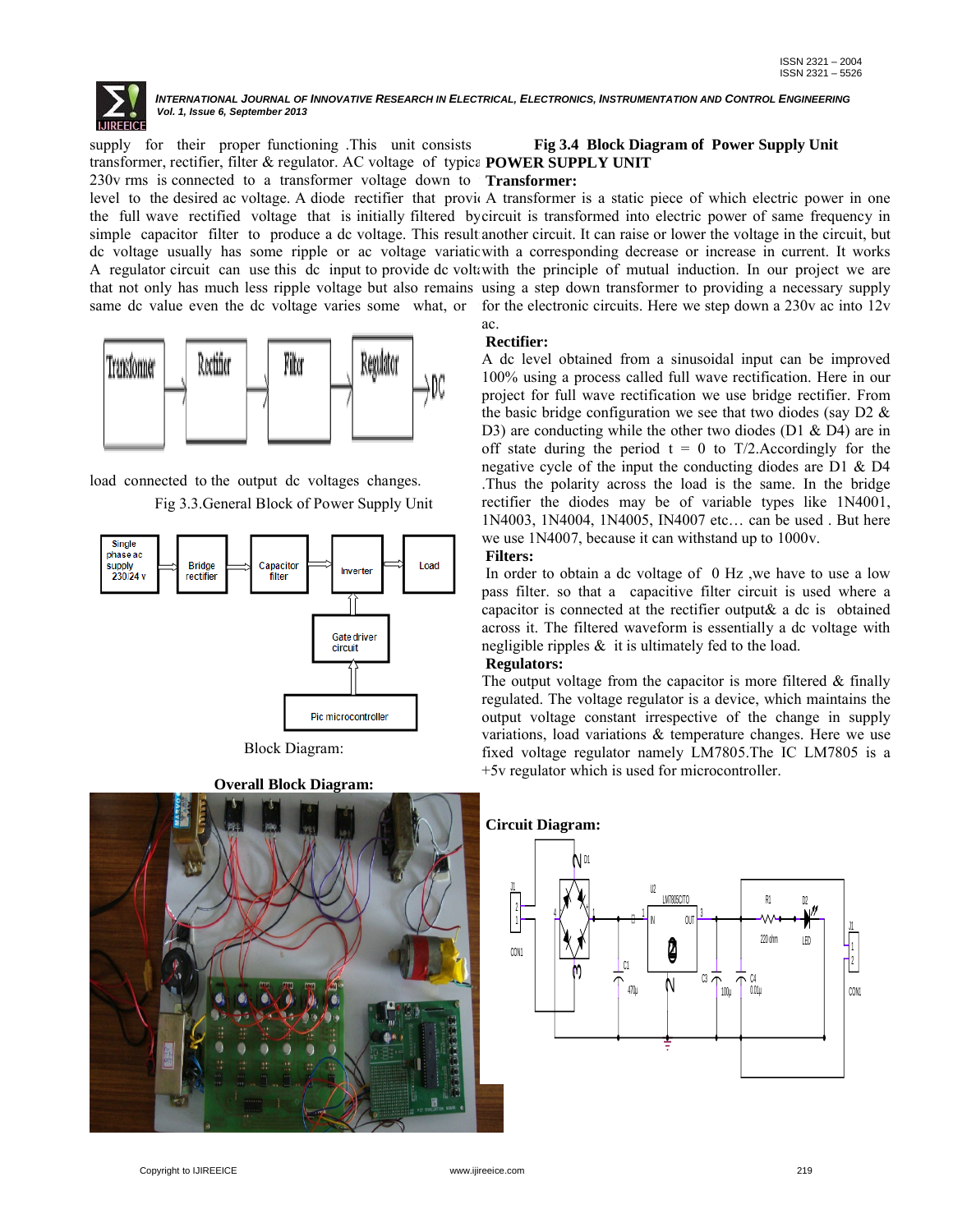

### **IV.IMPLEMENTATION OF SYSTEM SIMULATION AND HARDWARE RESULTS:**

The DC input voltage of the buck inverter is 75 V at the duty cycle of the 50% and the fundamental frequency is in the 50 Hz.The input is shown below





Fig 4.3 output voltage for the Buck inverter



Fig 4.4 output current for the Buck inverter • During one resonant period, there are three dynamic states including

- 1. linear-charging state
- 2. resonant state, and
- 3. Linear-discharging states.

These states are represented in below figure.



The switches in the circuit are turn-on and turn-off at the zero current. The circuit consists of a switch and inductor is connected to in series of the power switch. The advantage of ZCS is reduce the switching losses and increases the system stability



ig 4.2 Zero Current Switching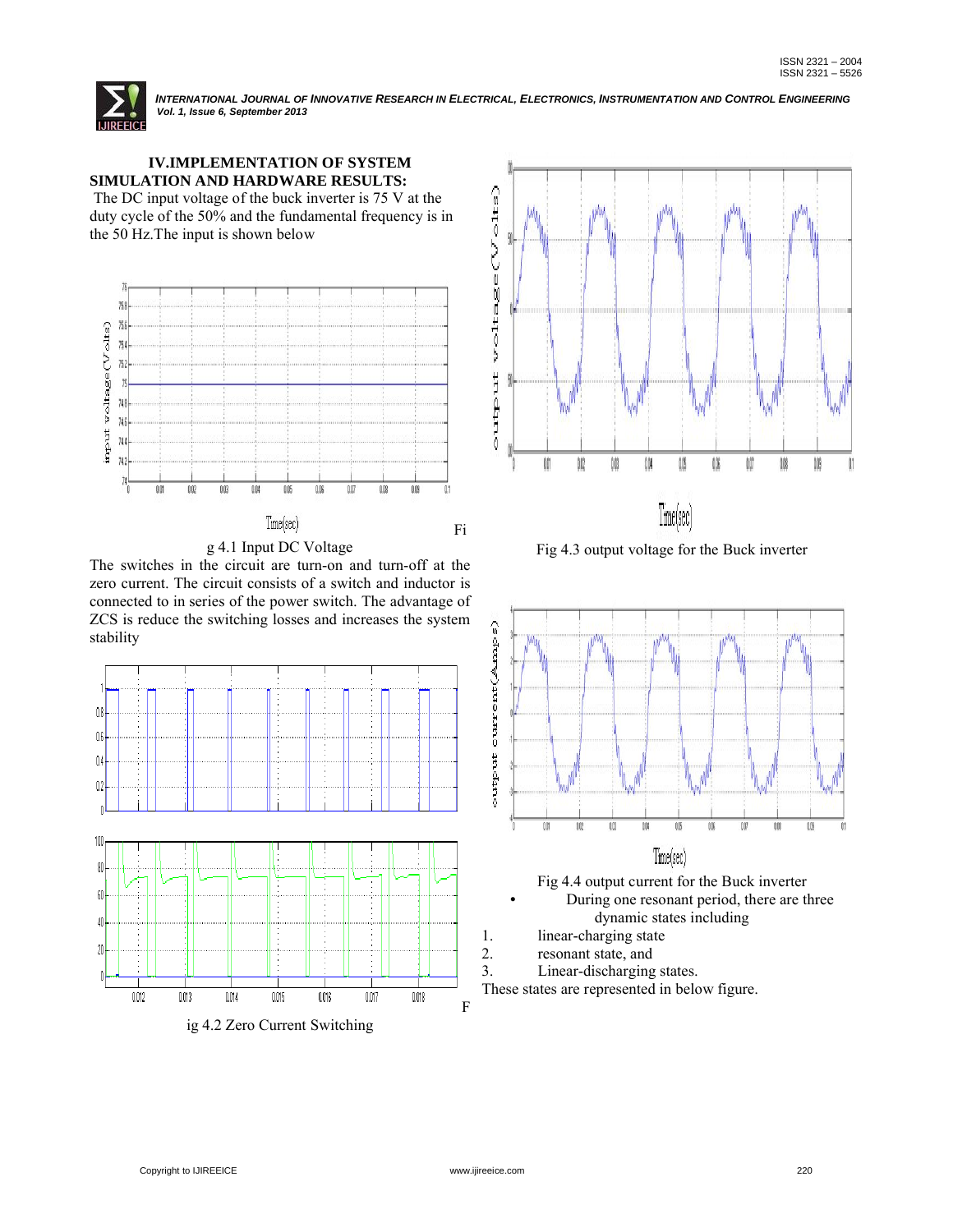



#### **Synthesized Sinusoidal Waveform (SSW) of FB-BBI:**

The fig. Referred as the QSP, and is an element of the SSW.The desired SSW consists of a series of QSP's which are equally spread in each switching period Ts.The presented inverter also uses an LC resonant tank to produce a series of quasi-sinusoidal-pulses(QSP's).Thus the low switching loss, conduction loss, electromagnetic interference is achieved.



**OUTPUT VOLTAGE WITHOUT FILTER**:



**Fig 4.5 output voltage for the inverter without filter**







**Fig 4.7 output voltage for the boost inverter**